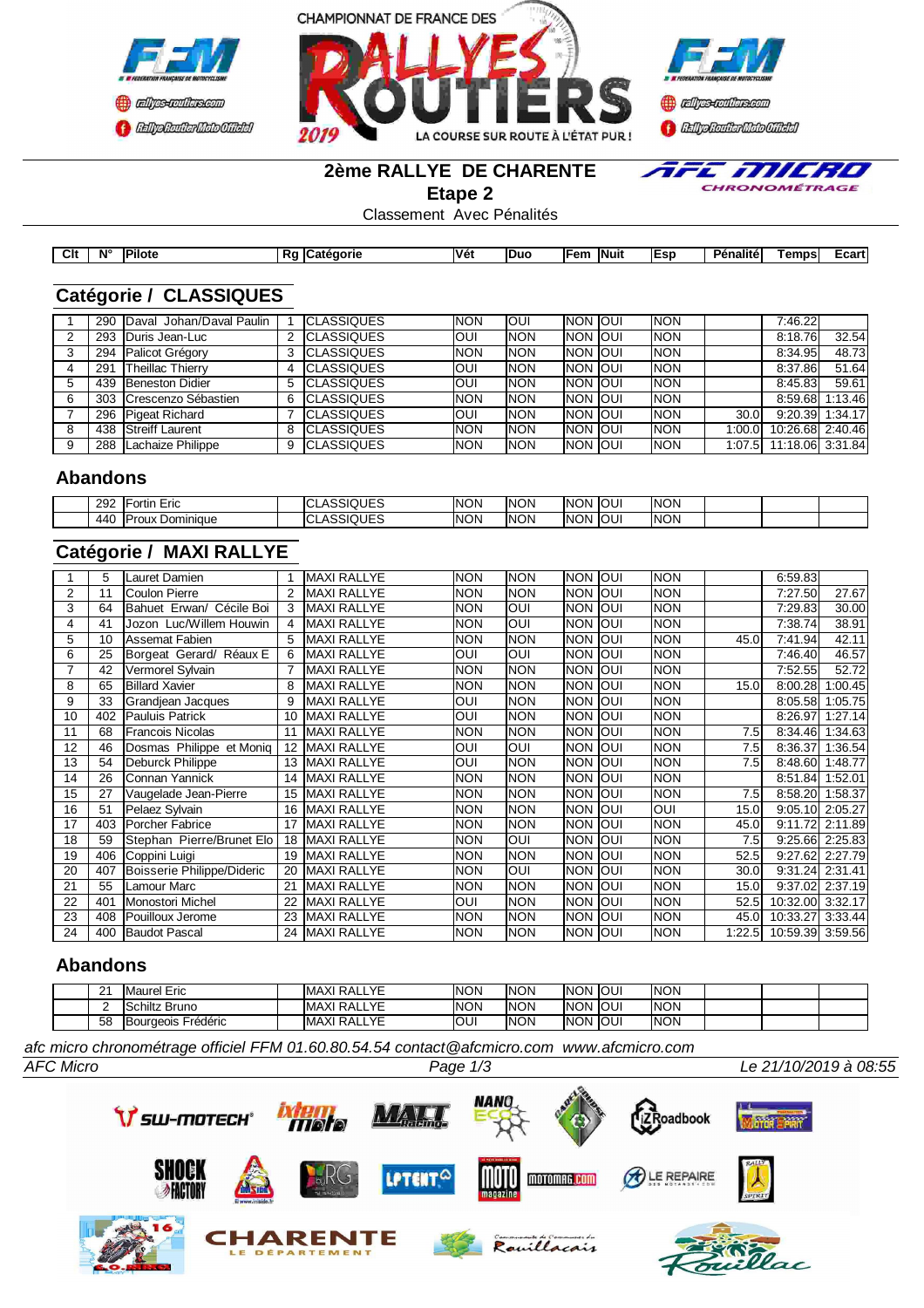





fific Milerio CHRONOMÉTRAGE

### 2ème RALLYE DE CHARENTE

Etape 2

Classement Avec Pénalités

| Clt<br>$-$<br>Véi<br>'Pilote<br><br>$N^{\circ}$<br><b>IDuo</b><br>-<br>ICate<br><b>Fem</b><br>emps<br><b>IESD</b><br><b>Penalité</b><br>.eaorie<br><b>INuit</b><br>.<br><br>. . |  |  |  |  |  |       |
|---------------------------------------------------------------------------------------------------------------------------------------------------------------------------------|--|--|--|--|--|-------|
|                                                                                                                                                                                 |  |  |  |  |  | Ecart |

#### **Abandons**

| 44 | <br>$\cdot$ .<br>iselic<br>Florent/'<br>orillóro<br>тшеге<br>$\ddot{\phantom{0}}$<br>$\cdot$<br>. | $\sim$<br>$\cdot$<br>IMA<br>$\mathbf{v}$<br>৲<br>¬∟ | <b>NON</b> | <b>OUI</b> | <b>INON</b> | lou! | <b>INON</b> |  |  |
|----|---------------------------------------------------------------------------------------------------|-----------------------------------------------------|------------|------------|-------------|------|-------------|--|--|
|    |                                                                                                   |                                                     |            |            |             |      |             |  |  |

# **Catégorie / RALLYE 1**

|    |     | <b>I</b> Breban Luc     |    | <b>RALLYE 1</b>  | <b>NON</b> | <b>NON</b> | Inon Ioui        | <b>INON</b> |        | 6:49.93          |                 |
|----|-----|-------------------------|----|------------------|------------|------------|------------------|-------------|--------|------------------|-----------------|
| 2  | 67  | <b>Bian Pierre-Yves</b> |    | <b>RALLYE 1</b>  | <b>NON</b> | <b>NON</b> | Inon Ioui        | <b>NON</b>  | 7.5    | 7:29.42          | 39.49           |
| 3  | 8   | David Maxime            |    | <b>RALLYE 1</b>  | <b>NON</b> | <b>NON</b> | Inon Ioui        | <b>INON</b> |        | 7:38.08          | 48.15           |
| 4  | 3   | Cauquil Romain          | 4  | <b>RALLYE 1</b>  | <b>NON</b> | <b>NON</b> | Inon Ioui        | <b>NON</b>  | 7.5    | 7:38.78          | 48.85           |
| 5  | 18  | Gambino Davy            | 5  | <b>RALLYE 1</b>  | <b>NON</b> | <b>NON</b> | Inon Ioui        | <b>NON</b>  |        | 7:38.94          | 49.01           |
| 6  | 113 | Grosse Johann           | 6  | <b>RALLYE1</b>   | <b>NON</b> | <b>NON</b> | INON IOUI        | <b>NON</b>  |        | 7:50.20          | 1:00.27         |
|    | 119 | Nuper Morten/Fannechon  |    | <b>RALLYE 1</b>  | <b>NON</b> | <b>OUI</b> | Inon Ioui        | <b>NON</b>  |        | 7:52.57          | 1:02.64         |
| 8  | 105 | Simonnet Hervé          | 8  | <b>RALLYE 1</b>  | OUI        | <b>NON</b> | Inon Ioui        | <b>NON</b>  |        | 7:55.73          | 1:05.80         |
| 9  | 99  | Devillard Mathieu       | 9  | <b>RALLYE 1</b>  | <b>NON</b> | <b>NON</b> | <b>INON OUI</b>  | <b>NON</b>  |        | 7:56.43          | 1:06.50         |
| 10 | 94  | Larue Gilles            | 10 | <b>RALLYE 1</b>  | OUI        | <b>NON</b> | <b>INON IOUI</b> | <b>NON</b>  |        | 7:59.55          | 1:09.62         |
| 11 | 104 | Preudhomme benjamin     | 11 | <b>RALLYE 1</b>  | <b>NON</b> | <b>NON</b> | Inon Ioui        | Ioui        |        | 8:16.82          | 1:26.89         |
| 12 | 411 | <b>IGate Damien</b>     | 12 | <b>RALLYE 1</b>  | <b>NON</b> | <b>NON</b> | Inon Ioui        | <b>NON</b>  |        | 8:34.22          | 1:44.29         |
| 13 | 415 | Poitevin Julien         | 13 | <b>RALLYE 1</b>  | <b>NON</b> | <b>NON</b> | <b>INON IOUI</b> | <b>NON</b>  | 7.5    |                  | 8:38.25 1:48.32 |
| 14 | 123 | <b>IMoreau Loane</b>    | 14 | <b>IRALLYE 1</b> | <b>NON</b> | <b>NON</b> | Inon Ioui        | <b>NON</b>  | 7.5    | 9:00.62          | 2:10.69         |
| 15 | 414 | <b>Blay Yohan</b>       | 15 | <b>RALLYE 1</b>  | <b>NON</b> | <b>NON</b> | <b>INON JOUI</b> | <b>NON</b>  | 15.0I  | 9:10.87          | 2:20.94         |
| 16 | 412 | D'abrigeon Franck       | 16 | <b>RALLYE 1</b>  | <b>NON</b> | <b>NON</b> | <b>INON OUI</b>  | IOUI        |        |                  | 9:16.98 2:27.05 |
| 17 | 419 | Rudyk Trystan           | 17 | <b>RALLYE 1</b>  | <b>NON</b> | <b>NON</b> | Inon Ioui        | <b>NON</b>  | 2:52.5 | 14:23.49 7:33.56 |                 |

#### **Abandons**

| 117 | <b>IBrousté Laurent</b>         | <b>IRALLYE</b>   | <b>OUI</b> | <b>NON</b> | <b>INON IOUI</b> | <b>INON</b> |  |  |
|-----|---------------------------------|------------------|------------|------------|------------------|-------------|--|--|
| 410 | <b>IGorka Christophe/Vacher</b> | <b>IRALLYE 1</b> | <b>NON</b> | IOUI       | <b>INON IOUI</b> | <b>INON</b> |  |  |
| 424 | <b>ISirque Nicolas</b>          | <b>IRALLYE 1</b> | <b>NON</b> | <b>NON</b> | <b>INON IOUI</b> | <b>INON</b> |  |  |
| 413 | IGrammatico Loic                | <b>IRALLYE 1</b> | <b>NON</b> | <b>NON</b> | <b>INON IOUI</b> | <b>INON</b> |  |  |

# **Catégorie / RALLYE 2**

|                | 20  | <b>I</b> Nimis Benoit     |    | RALLYE <sub>2</sub> | <b>NON</b> | <b>NON</b> | Inon Ioui        |      | <b>INON</b> |                   | 6:45.84           |                 |
|----------------|-----|---------------------------|----|---------------------|------------|------------|------------------|------|-------------|-------------------|-------------------|-----------------|
| $\overline{2}$ |     | <b>Brebion Tanguy</b>     | 2  | RALLYE <sub>2</sub> | <b>NON</b> | <b>NON</b> | <b>INON JOUL</b> |      | <b>INON</b> |                   | 6:47.67           | 1.83            |
| 3              | 15  | <b>IGonzalez Emmanuel</b> | 3  | RALLYE <sub>2</sub> | <b>NON</b> | <b>NON</b> | Inon Ioui        |      | <b>INON</b> |                   | 6:52.63           | 6.79            |
| 4              | 163 | Uouanen Vincent           | 4  | RALLYE <sub>2</sub> | <b>NON</b> | <b>NON</b> | <b>INON JOUI</b> |      | <b>INON</b> | 15.0 <sub>l</sub> | 7:07.55           | 21.71           |
| 5              | 161 | Cadenet Clément           | 5. | RALLYE <sub>2</sub> | <b>NON</b> | <b>NON</b> | <b>INON JOUL</b> |      | loui        |                   | 7:21.04           | 35.20           |
| 6              | 180 | Overney Christophe        | 6  | <b>RALLYE 2</b>     | <b>OUI</b> | <b>NON</b> | <b>INON OUT</b>  |      | <b>INON</b> |                   | 7:34.35           | 48.51           |
|                | 166 | <b>Bruneau Mathieu</b>    |    | <b>RALLYE 2</b>     | <b>NON</b> | <b>NON</b> | <b>INON JOUL</b> |      | <b>INON</b> |                   | 8:11.22           | 1:25.38         |
| 8              | 162 | Dupuis-Maurin Valeryane   | 8  | <b>RALLYE 2</b>     | <b>NON</b> | <b>NON</b> | IOUI             | loui | <b>INON</b> |                   | 8:44.26           | 1:58.42         |
| 9              | 432 | <b>Richard David</b>      | 9  | <b>RALLYE 2</b>     | <b>NON</b> | <b>NON</b> | <b>INON JOUL</b> |      | <b>INON</b> |                   |                   | 8:51.59 2:05.75 |
| 10             | 429 | Lechopier Franck          |    | 10 IRALLYE 2        | <b>NON</b> | <b>NON</b> | Inon Ioui        |      | <b>INON</b> | 30.0I             |                   | 8:58.21 2:12.37 |
| 11             | 426 | Dubuc Pierre-Adrien       | 11 | RALLYE <sub>2</sub> | <b>NON</b> | <b>NON</b> | <b>INON JOUL</b> |      | <b>INON</b> | 22.5I             | $9:08.15$ 2:22.31 |                 |
| 12             | 430 | Spinoza laurent           |    | 12 RALLYE 2         | <b>NON</b> | <b>NON</b> | <b>INON JOUL</b> |      | <b>INON</b> | 30.0              |                   | 9:23.35 2:37.51 |
| 13             | 167 | <b>Molinet Denis</b>      |    | 13 RALLYE 2         | OUI        | <b>NON</b> | <b>INON JOUL</b> |      | <b>INON</b> | 37.5              | 10:02.68 3:16.84  |                 |

*afc micro chronométrage officiel FFM 01.60.80.54.54 contact@afcmicro.com www.afcmicro.com*